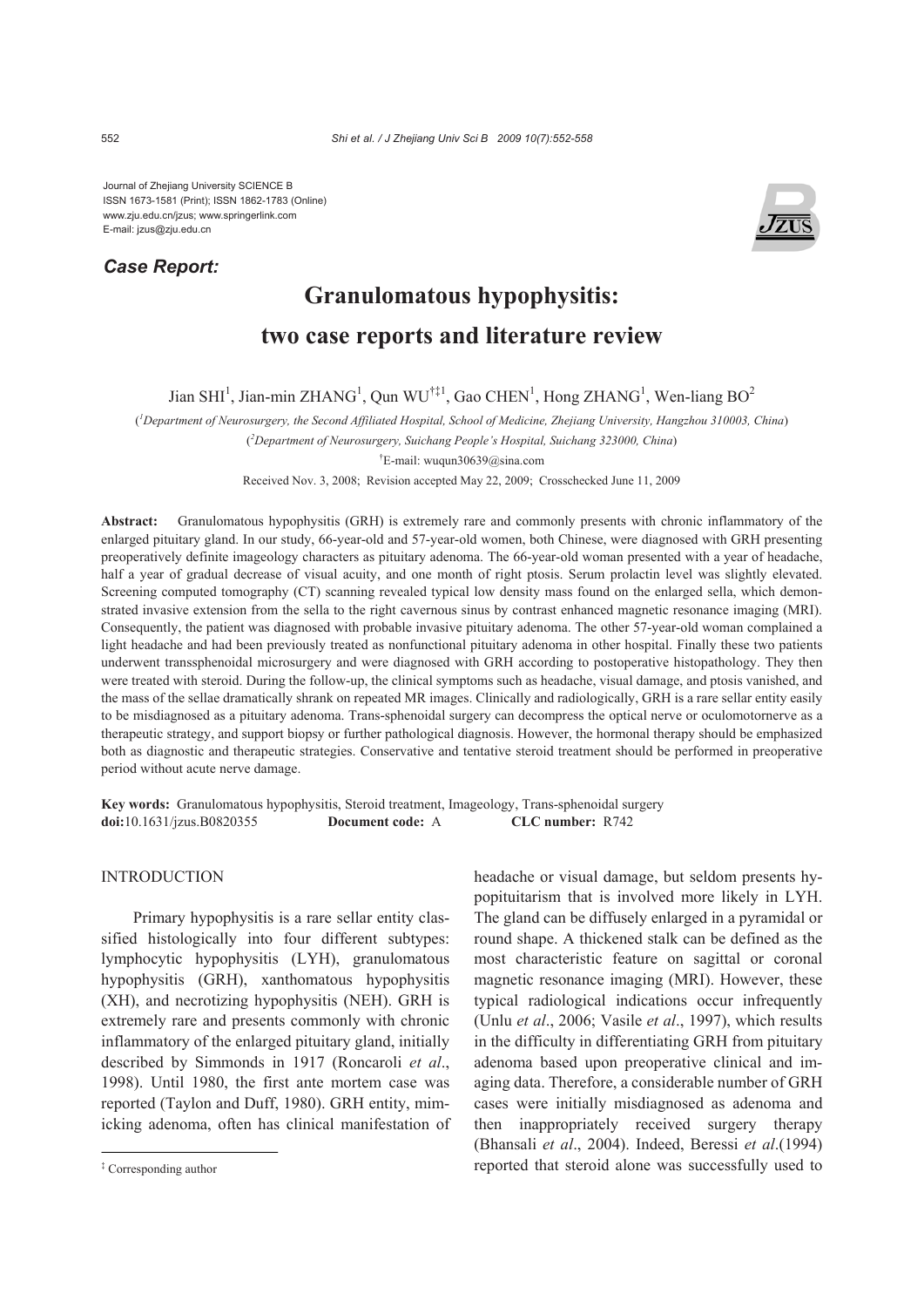treat LYH in 1994. After that, a GRH due to Wegener's granulomatosis allowed successful medical management and helped avoid surgery (Goyal *et al*., 2000). Nonetheless, other researchers insisted that surgery for hypophysitis should not be restricted to patients whose optical nerves had been crushed evidently with a decreased visual acuity. Subsequently, many attempts were made to early explore it surgically in view of the insidious clinical course of the illness (Buxton and Robertson, 2001; Honegger *et al*., 1999). In the present study, two abiogenetic GRH cases were documented, in which systemic granulomatous diseases were ruled out. Diagnosis and ther-

apy strategies were presented, and the literature per-

taining to adult GRH was reviewed.

#### CASE REPORT

In this retrospective study, we reviewed clinic data, endocrinological and radiological examination, operative findings and outcomes of two GRH cases. The clinical data displayed the typical symptoms of invasive pituitary adenoma on computed tomography (CT) and magnetic resonance (MR) images, and the involvement with hypopituitarism on endocrinology. As a result, one case accepted trans-sphenoidal biopsy and partial resection as "pituitary adenoma" and flushing dose steroid management. The other previously diagnosed as non-functional hypophysoma by other hospital received transsphenoidal resection.

#### **Case 1**

A 66-year-old female presented with a history of one year of severe headache and half a year of dramatic visual harm. Neurological examination revealed right-acroisa, and the left vision had only a light perception. A CT scanning showed enlarged sella and pituitary gland without calcification. A contrast enhanced MR revealed a diffusely-enlarged, homogeneously-enhanced gland, which bulged upward through the diaphragma sellae in a pyramidal or round shape, and the pituitary stalk at the top of the gland thickened. The marginal part invaded the bilateral cavernous sinus so that the left internal cranial artery was surrounded by the mass (Fig.1). Serum prolactin level was modestly elevated (35.3 ng/ml), but human thyroid stimulating hormone (h-TSH) (0.03 mU/L) and cortisol levels were low due to the hypofunction of the hypophysis thyroid and adrenal axle.



**Fig.1 MR images obtained through the pituitary gland show diffusive enlargement and enhancement of the pituitary gland. The gland shows in a pyramidal shape extending to hypophysial stalk from the sellar base. MR images also note the presence of enhanced mucosa in the bilateral sphenoid sinus and enhanced meninges around the sella. (a) Case 1: T1-weighted coronal (450/15/4, repetition time (TR)/echo time (TE)/excitations) MR image; (b) Case 1: T2-weighted coronal (4000/90/3; echo train length, 8) MR image; (c) Case 2: contrast-enhanced T1-weighted coronal (450/15/4) MR image; (d) Case 2: follow-up one year, postoperative MR examination, contrast-enhanced T1-weight sagittal (450/15/4) MR image** 

The initial diagnosis was an invasive pituitary adenoma and the patient underwent trans-sphenoidal biopsy and microsurgery. Intraoperatively, the character of mass revealed a grey-white, fragile mixture of the eroded bone of the sellar base, but pus- or tubercular cheese-like matter had not been found. Finally, partial resection was performed. To avoid complication, the 'adenoma'-involved bilateral cavernous sinus had to be reserved. No strong evidence supporting pituitary adenoma was confirmed, and the biopsy result of intraoperative cryosections suggested that it might be related to immunity inflammation.

Postoperatively, while waiting for the histopathologic result, the patient was injected with a flushing dose of steroids (methylprednisolone, 120 mg/8 h)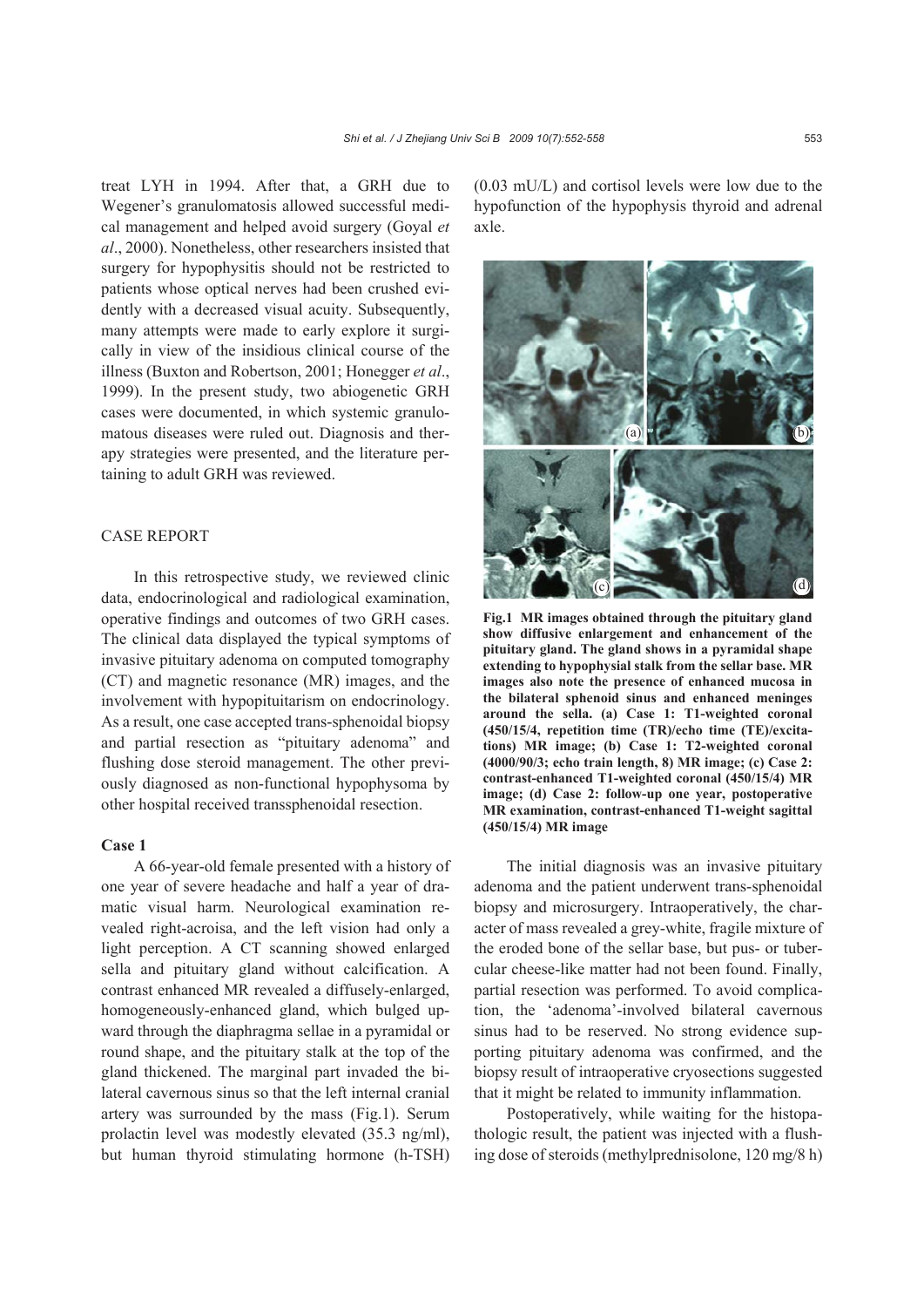for 2 d and a regular dose of steroids (methylprednisolone, 160 mg/d) for 4 d, and took thyroid hormones. A second MR was performed 6 months later. The mass in the sella was reduced markedly both in size and the degree of contrast enhancement, and the pituitary stalk recovered a normal shape and size (Fig.1). The pathologic diagnosis was clearly a chronic GRH, and additional serologic examinations of tuberculosis and syphilis were negative. A small dose of methylprednisolone (60 mg/d) was added for 7 d after discharge. The medication was tapered off and the headache gradually disappeared. At last, her visual acuity evidently improved and her serum prolactin and TSH stalk became normal.

#### **Case 2**

A 57-year-old woman presented with progressive visual damage on the right side and bilateral frontal headache for 4 months. Her visual acuity was 0.1/1.0 at the admission, the diameter of the right pupil was 0.6 cm, and the eyeball was not moveable in any direction. Moreover, the left temporal hemianopia and the paralyses of the right third, fourth, and sixth nerves were detected during a neurological examination. MRI showed a sellar entity, which was suggestive of a pituitary adenoma (Fig.1c). Chest X-ray and CT were not remarkable and no mediastinal adenopathy was noticed. Laboratory endocrinological investigations revealed mild hyperprolactinemia (300 U/L) and mild low thyroid stimulating hormone, but erythrocyte sedimentation rate was normal. A provisional diagnosis hypophysoma was thus made.

On admission, the sellar entity was partially resected via a trans-sphenoidal approach and was found to be a yellowish mass with leathery consistency. Postoperatively, a regular dose of methylprednisolone (160 mg/d) was taken for 3 d, and the patient was discharged with restoration of extraocular muscle function. Hematoxylin and eosin (H&E) stained biopsy sections revealed destruction and infiltration of hypophyseal parenchyma by lymphocytes and plasmocytes, and noncaseating granulomas with giant cells and fibrosis tissue (Fig.2). Staining for acid-fast bacilli, fungi, and spirochetes was negative. An amendatory diagnosis was offered as idiopathic granulomatous hypophysitis. There was no evidence of other systemic diseases. On follow-up, her vision returned to normal with recovery of the right pupil and the normalization of the temporal hemianopia on the left eye. A repeated MRI one year later revealed dramatic resolution of the pituitary entity.



**Fig.2 Hematoxylin and eosin (H&E)-stained sections from the biopsy revealed (a) focal replacement of pituitary architecture by a lymphocytic infiltrate (400×), and (b) noncaseating epithelioid cell granulomas with multinucleated giant cells (white arrow, 800×) and areas of fibrosis**

An interesting similarity of clinical and imaging signs was found in the two cases, including an old age, female, headache, visual acuity decrease, extraocular muscle paralysis, triangle enhanced sellar mass on coronal MRI, and encroachment to the bilateral cavernous sinus, which supported a diagnosis of "invasive pituitary adenoma." However, histopathology showed a different story. After we reviewed clinic and imaging data, some characteristic signs for GRH were found, such as acute development in the course of disease but less imaging evidence of adenoma hemorrhage, a slight increase of serum prolactin level but insufficient thyroxine or h-TSH, thickening mucosa on the intine of the bilateral sphenoid sinus, enlarging pituitary stalk, and tongue-shaped extending upwards the basal hypothalamus (Fig.1). In follow-up, recurrence of inflammatory tissue had not been observed in the two cases, so steroid treatment was gradually stopped.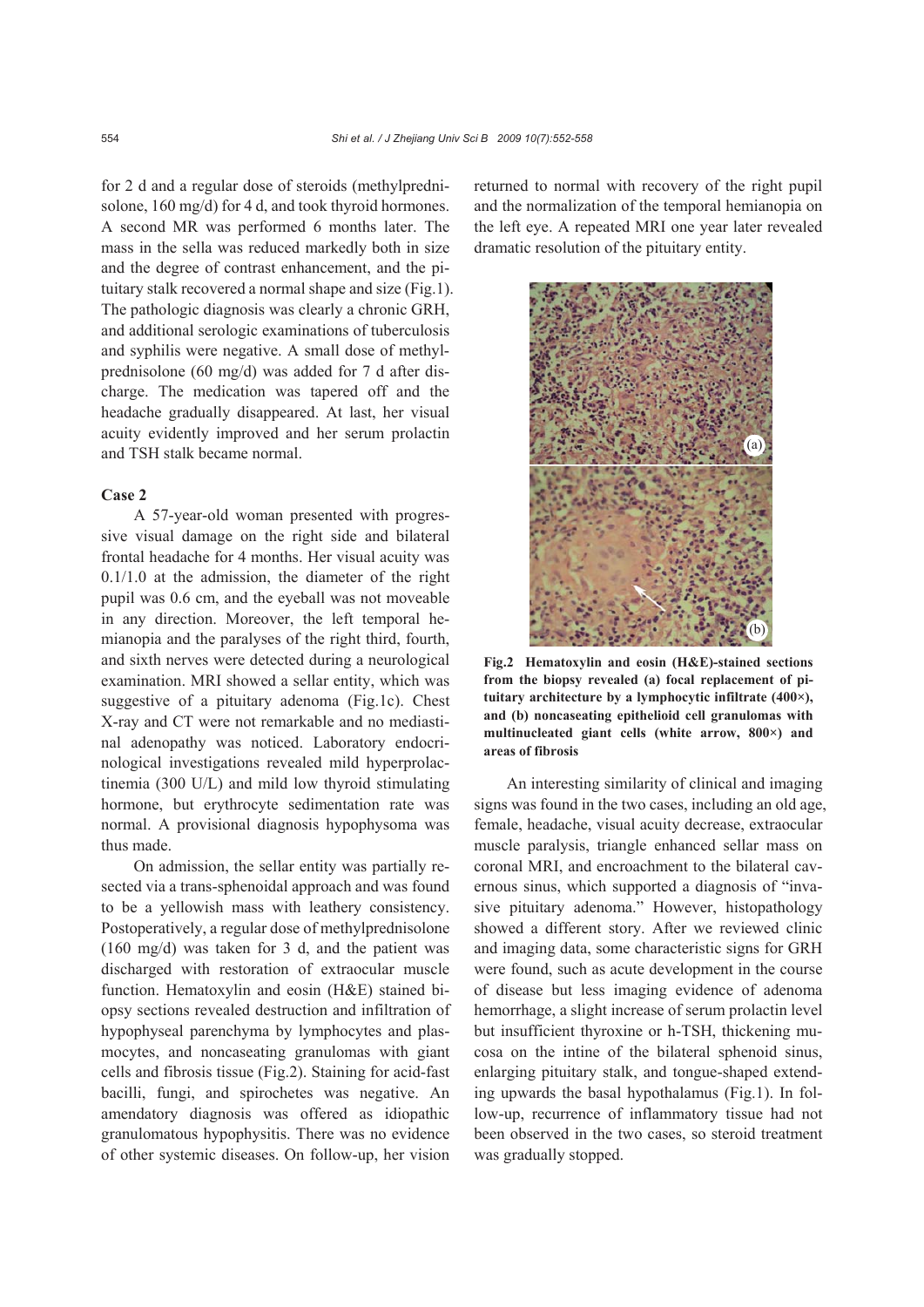### DISCUSSION

GRH is a rare chronic inflammatory disorder of the pituitary. In view of its insidious clinical course mimicking pituitary adenoma (Bhansali *et al*., 2004; Jastania *et al*., 2004; Thiryayi *et al*., 2007) and acute progress time mimicking acute meningitis (Cooper *et al*., 1999; Yoshioka *et al*., 1992), GRH was difficult to be diagnosed and treated correctly in primary admission time. Transphenoidal biopsy or surgery was usually required to establish diagnosis. Clinically, the most common symptoms and signs of GRH were attributable to impairment of vision and varying headache (Table 1). Until a complete examination, their pituitary hypofunction was likely ignored (Jastania *et al*., 2004; Thiryayi *et al*., 2007). Some

studies reported that GRH patients could be successfully treated by corticosteroid alone (Bhardwaj *et al*., 2005; Bhaya, 1999), however, we hold that an early surgical exploration is necessary, for it is believed to benefit patients for their visual recovery (Arsava *et al*., 2001; Honegger *et al*., 1999).

Commonly, GRH presents with a diffusive enlargement of the pituitary mass with hypointense or isointense on T1-weighted imaging, but hyperintense on T2-weighted imaging. Usually the gland shows a diffusive heterogeneous enhancement. Typically, the lesion appears to be an enlarged and enhanced sellar mass with pituitary stalk enlargement on expanding pituitary fossa, extending into the suprasellar area with a tongue shape and compressing optic chiasm, sometimes invading into the bilateral cavernous sinus

|  |  |  |  | Table 1 Summary of the definite cases reported with primary and secondary granulomatous hypophysitis |  |  |  |
|--|--|--|--|------------------------------------------------------------------------------------------------------|--|--|--|
|  |  |  |  |                                                                                                      |  |  |  |
|  |  |  |  |                                                                                                      |  |  |  |

| Literature                |    | Age Sex                   | Chief complaint                                        | Etiology                                    | Treatments                                                                          |  |
|---------------------------|----|---------------------------|--------------------------------------------------------|---------------------------------------------|-------------------------------------------------------------------------------------|--|
| Albini et al., 1988       | 19 | $\mathbf F$               | Pituitary insufficiency                                | Rathke's cleft cyst                         | $\overline{\text{TS}}$                                                              |  |
| Arsava et al., 2001       | 53 | F                         | Hypopituitarism and oph-<br>thalmoplegia               | Idiopathic                                  | Steroid treatment                                                                   |  |
| Bhardwaj et al., 2005     | 42 | F                         | Diplopia, headache                                     | Tuberculosis                                | TS, antitubercular therapy                                                          |  |
| Bhaya, 1999               | 24 | M                         | Headache                                               |                                             | Intrasellar tuberculoma TS, antituberculous drugs,<br>thyroid hormones and steroids |  |
| Brisman et al., 1996      | 65 | F                         | Headaches, hypopituitarism,<br>and visual disturbances | Idiopathic                                  | Surgery                                                                             |  |
| Cooper et al., 1999       | 32 | F                         | Headache, worsening vision                             | Idiopathic                                  | TS, hormone replacement<br>therapy                                                  |  |
| de Bruin et al., 1991     | 33 | F                         | Deterioration of visual acuity                         | Pregnancy, Crohn's<br>disease               | <b>TS</b>                                                                           |  |
| Fernandez et al., 1990    | 69 | F                         | Gastrointestinal hemorrhage                            | Idiopathic                                  | Autopsy                                                                             |  |
| Hassoun et al., 1985      | 65 | F                         | Hypopituitarism                                        | Idiopathic                                  | Hypophysectomy                                                                      |  |
| Honegger et al., 1997     | 16 | F                         | Meningitis                                             | Idiopathic                                  | Surgery                                                                             |  |
|                           | 48 | F                         | Headache                                               | Idiopathic                                  | Surgery                                                                             |  |
| Illueca et al., 2002      | 55 | F                         | Headache, panhypopituitarism                           | Idiopathic                                  | <b>TS</b>                                                                           |  |
| Inoue et al., 1997        | 62 | $\mathbf{F}$              | Subacute unilateral ophthal-<br>moplegia               | None-mention                                | <b>TS</b>                                                                           |  |
| Goyal et al., 2000        | 48 | F                         | Progressive visual loss                                | Wegener's granulo-<br>matosis               | Steroid management                                                                  |  |
| Nagi et al., 2002         | 23 | F                         | Polyuria, polydipsia                                   | Idiopathic                                  | Pituitary biopsy                                                                    |  |
| Roncaroli et al., 1998    | 37 | F                         | Headache, amenorrhea                                   | Ruptured intrasellar<br>Rathke's cleft cyst | <b>TS</b>                                                                           |  |
| Shimizu et al., 1998      | 49 | M                         | Panhypopituitarism and dia-<br>betes insipidus         | Idiopathic                                  | Transsphenoidal pituitary<br>biopsy                                                 |  |
| Simmonds et al., $1917^*$ | 45 | F                         | Headache                                               | Idiopathic                                  | Autopsies                                                                           |  |
| Thiryayi et al., 2007     | 21 | $\boldsymbol{\mathrm{F}}$ | Headaches                                              | Wegener's granulo-<br>matosis               | Steroid treatment                                                                   |  |
| Wilson et al., 2000       | 54 | F                         | Acute onset diabetes insipidus                         | Idiopathic                                  | Biopsy, high-dose steroids and<br>local low-dose radiation                          |  |
| Yoshioka et al., 1992     | 76 | F                         | Meningitis, hypopituitarism<br>visual impairment       | Idiopathic                                  | Steroid administration                                                              |  |

\* Roncaroli *et al*., 1998; M: male; F: female; TS: transsphenoidal surgery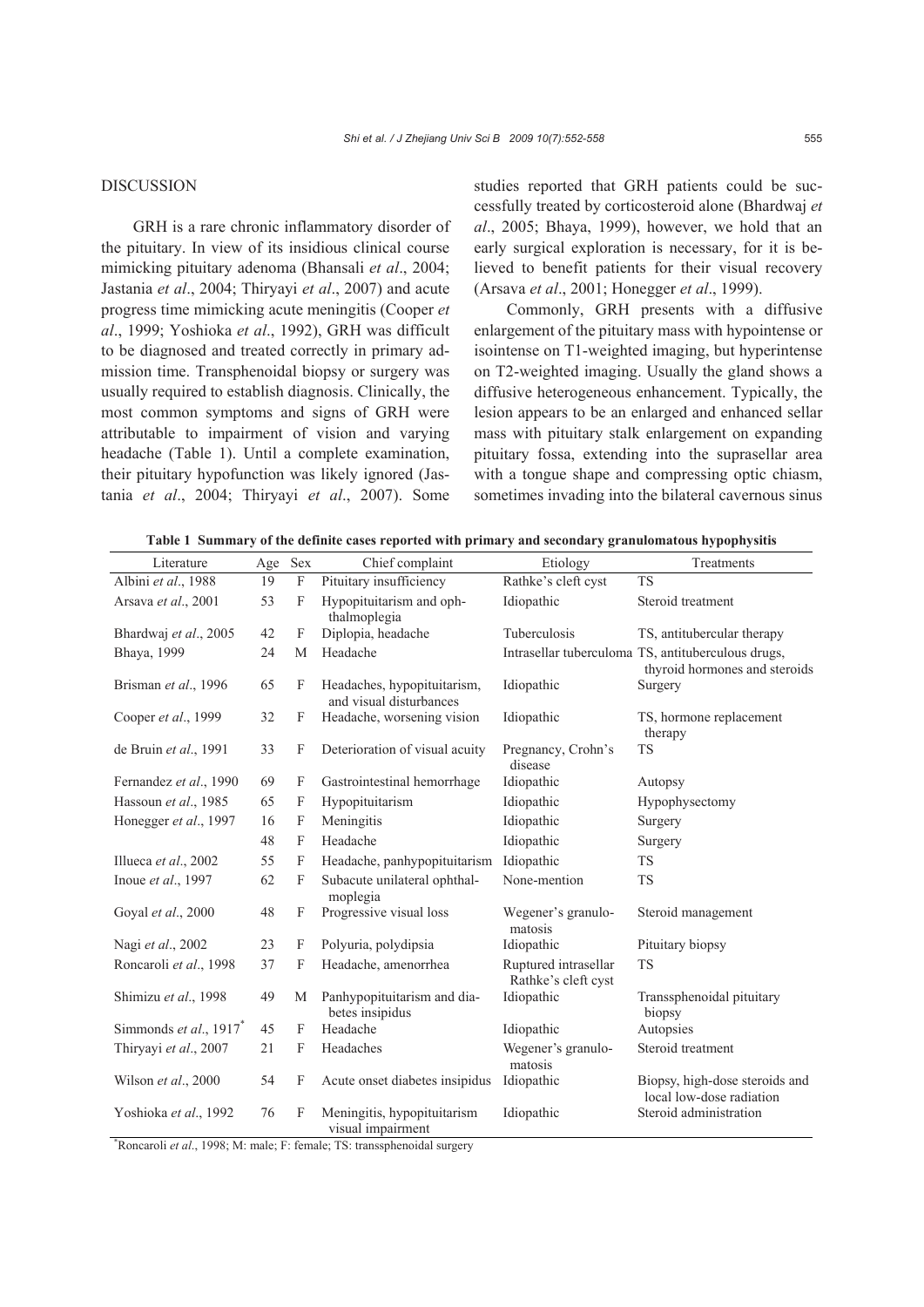or vicinal dura and revealing 'enhanced dural tail' (Unlu *et al*., 2006; Vasile *et al*., 1997). Some authors also noted the appearance of mucosal thickening in the bilateral sphenoid sinus (Goyal *et al*., 2000) in GRH cases, but marked and homogeneous contrast enhancement of the pituitary gland was treated as a characteristic of LYH (Yamagami *et al*., 2003). The boundary was not very smooth and clear. Untypically, presenting as non-functioning pituitary adenoma, GRH localizes in enlarged sella and pituitary roundly suffused with isointense on T1- or T2-weighted imaging, but enhanced evidently (Hassoun *et al*., 1985; Madsen and Karluk, 2000).

The etiology of primary hypophysitis is still not fully clarified. Histologically, compared with other three primary hypophysitis subtypes, GRH, XH and NEH, LYH seems to be related to autoimmune. LYH is a rare but well-reported entity that mimics pituitary adenoma and occurs mostly in female in the peripartum period. We also found clinical and laboratory suggestions to illuminate an autoimmune basis of primary GRH. A controversy about the composition of the inflammatory infiltrate and the relevant immunopathogenic effector mechanisms still exists (Gutenberg *et al*., 2005). The common histological findings of GRH include multinucleate giant cells, histiocytes, and infiltration by numerous lymphocytes and deposition of calcium (Higuchi *et al*., 1993; Shimizu *et al*., 1998). Some reported that histopathological examination showed a chronic inflammatory reaction with epithelioid and giant cells bordered by a heavy lymphocytic reaction, resembling tubercles, and immunohistochemistry result was characterized by histiocytes  $(CD68<sup>+</sup>)$  and a heterogeneous inflammatory infiltrate (CD45RO<sup>+</sup>, CD20<sup>+</sup>) (Gutenberg *et al*., 2005; Honegger *et al*., 1999). Some histopathology revealed extensive infiltration of lymphocytes, plasma cells, histocytes and other inflammatory cells (Sautner *et al*., 1995). Some pathologic reports clearly revealed Langhans type of giant cells. When macrophages were stimulated, a great number of the large mononuclear cells could be found to be positive with staining for macrophage factor. Immunostaining for white blood cells (WBCs) with the leucocyte common antigen (LCA) revealed that the lymphocytes (especially B lymphocytes) were strongly positive throughout. We noticed that fibrosis tissues were commonly found and presented in

varying degrees, explaining the whitish discolorations. Toughness and adherence therefore often were explored by the neurosurgeons upon trans-sphenoidal biopsy and microresection. In contrast, pituitary adenomas mostly arising from the adenohypophysis are usually grayish white, fleshy or with cystic change, and easy to be curetted. The various reported secondary causes of GRH include tuberculosis, sarcoidosis, syphilis, Wegener's granulomatosis, mycotic granuloma and foreign body granuloma due to ruptured Rathke's cleft cyst, systemic immunologic diseases such as Takayasu's disease, Crohn's disease, and so on (Albini *et al*., 1988; de Bruin *et al*., 1991; Toth *et al*., 1996; Caturegli *et al*., 2005). Our cases were idiopathic GRH. If some lesions were considered to be idiopathic giant cell granulomatous hypophysitis, systemic granulomatous diseases should be ruled out.

The evidence of coexisting lymphocytic and granulomatous hypophysitis could be found in some special cases (Miyamoto *et al*., 1988). For this reason some authors reported that they had similar clinical symptoms at different stages of one same disease (Sato *et al*., 1998). It was suggested that the two diseases represented an autoimmune procedure from a predominant pure lymphocytic infiltration of early lesion to a granulomatous form appearing later. We noticed that GRH has individual histopathology with multinuclear giant cells, mostly occurring in adult females far after peripartum period, and mostly presenting ophthalmoplegia or visual defect caused by intrasellar mass instead of headache (Arsava *et al*., 2001; Illueca *et al*., 2002). However, some reported that clinical signs of lymphocytic hypophysitis were characterized by meningitis, hypopituitarism, or diabetes inspidus (Tashiro *et al*., 2002). We argue that GRH should keep its special classification and be distinguished from LYH.

In literature, bilateral abducens or oculomotorius paresis has never been found in GRH patients. Our cases and other reported cases highlight the importance of considering one-side abducens or oculomotorius paresis in the differential diagnosis of sellar lesions. All these cases illustrate that idiopathic GRH should not be ignored in the differential diagnosis when a pituitary mass presented double vision associated with single oculomotorius or abducens nerve neuropathy, hypopituitarism but hyperprolactinaemia, and meningitis-like symptoms. The modestly high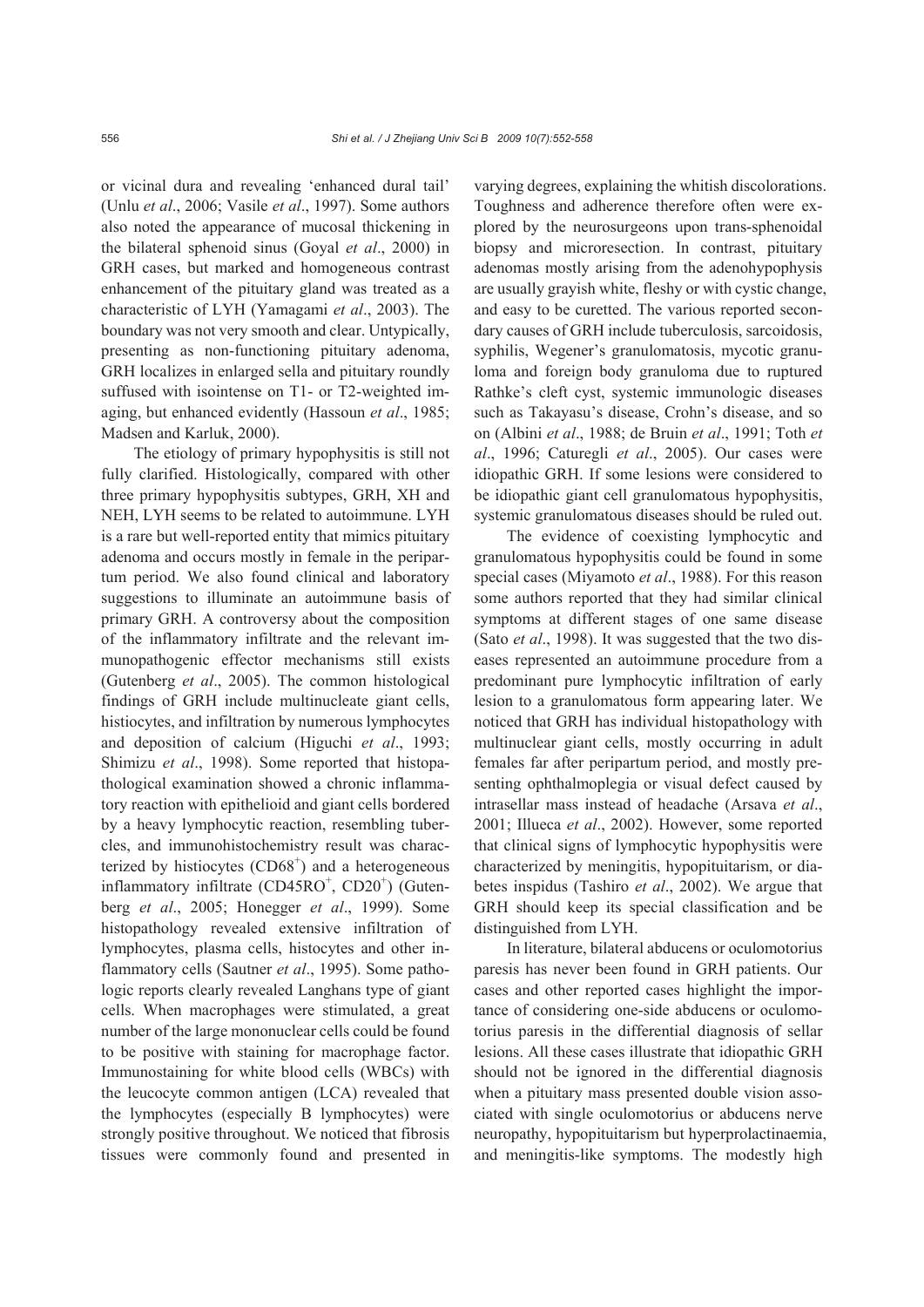level of prolactin is attributable to pituitary stalk compression. Preoperationally, idiopathic GRH could be mimicked as acute meningitis (Cooper *et al*., 1999). These patients usually have symptoms such as headache, photophobia, fever, nausea, vomiting, worsening vision, and minimal or non-round pituitary mass. In an acute period, lumbar puncture should be regarded as an important preoperative diagnostic method, but it is often ignored. It provides cerebrospinal fluid lymphocytic cell counter, protein level, and evidence to rule out acute meningitis (Shimizu *et al*., 1998).

At the present, histopathology is a golden standard for the diagnosis of GRH, while it is difficult to make preoperative definite diagnosis of GRH. Typical imaging feature and endocrine examination could help to distinguish this rare disease from pituitary adenoma. If preoperative diagnosis is doubtful, transsphenoidal biopsy is a feasible alternative; however, if patients are suffering from hypopituitarism, tentative methylprednisolone therapy could be performed. Yamagami *et al*.(2003) reported a successful treatment for mass reduction of pituitary gland and restoration of pituitary function with high dose methylprednisolone pulse therapy (HDMPT) in LYH patients. Idiopathic GRH rarely responded well to HDMPT (Nagi *et al*., 2002), but it was proved to be effective for mass reduction of pituitary gland and restoration of pituitary function.

It has been proposed that the suspected inflammatory lesions of the pituitary should be managed conservatively to obviate the need of surgery (Beressi *et al*., 1994). In case of progressive compression, which causes optometric deterioration during conservative management, the trans-sphenoidal surgery is both diagnostic and therapeutic treatments and should be performed as soon as possible (Scanarini *et al*., 1989). Postoperative steroid stosstherapy and continued regular dose treatment should be considered as a necessary management. Our two patients both had remission of headache, hypopituitarism, ophthalmoplegia, and visual defect during a 1- or 2-year follow-up.

#### **CONCLUSION**

In conclusion, GRH is a rare entity that mimics

pituitary adenoma, diabetes insipidus, or acute meningitis both clinically and radiologically. In most cases, the diagnosis was not totally affirmed until a histopathological study. Preoperative steroid therapy has been reported to improve clinical or radiological outcome. We suggest that MRI screening for an important sign of GRH that pyramidally-shaped enhanced sellar mass extends to a tongue-shaped hypothalamus could help with an early diagnosis. Trans-sphenoidal surgery is both diagnostic and therapeutic strategies, which should be performed for patients suffering visual loss. Pathological features of the surgical specimen often reveal a granulomatous area with multinucleated giant cells, plasma cells, and lymphocytes.

#### **References**

- Albini, C.H., MacGillivray, M.H., Fisher, J.E., Voorhess, M.L., Klein, D.M., 1988. Triad of hypopituitarism, granulomatous hypophysitis, and ruptured Rathke's cleft cyst. *Neurosurgery*, **22**(1):133-136. [doi:10.1227/00006123- 198801000-00022]
- Arsava, E.M., Uluc, K., Kansu, T., Dogulu, C.F., Soylemezoglu, F., Selekler, K., 2001. Granulomatous hypophysitis and bilateral optic neuropathy. *J. Neuroophthalmol.*, **21**(1):34-36.
- Beressi, N., Cohan, R., Beressi, J.P., Dumas, J.L., Legrand, M., Iba-Zizen, M.T., Modigliani, E., 1994. Pseudotumoral lymphocytic hypophysitis successfully treated by corticosteroid alone: first case report. *Neurosurgery*, **35**(3): 505-508. [doi:10.1097/00006123-199409000-00020]
- Bhansali, A., Velayutham, P., Radotra, B.D., Pathak, A., 2004. Idiopathic granulomatous hypophysitis presenting as non-functioning pituitary adenoma: description of six cases and review of literature. *Br. J. Neurosurg.*, **18**(5): 489-494.
- Bhardwaj, M., Sharma, A., Pal, H.K., 2005. Granulomatous hypophysitis. *Neurol. India*, **53**(3):364-365.
- Bhaya, A., 1999. Granulomatous hypophysitis—a rare entity mimicking pituitary adenoma. *Indian J. Radiol. Imaging*, **9**(4):203-204.
- Brisman, M.H., Morgello, S., Silvers, A., Klein, I., Post, K.O., 1996. Idiopathic granulomatous hypophysitis. *Neurosurg. Focus*, **1**(1):e8. [doi:10.3171/foc.1996.1.1.11]
- Buxton, N., Robertson, I., 2001. Lymphocytic and granulomatous hypophysitis: a single centre experience. *Br. J. Neurosurg.*, **15**(3):242-245. [doi:10.1080/026886901200 57664]
- Caturegli, P., Newschaffer, C., Olivi, A., 2005. Autoimmune hypophysitis. *Endocrine Reviews*, **26**(5):599-614. [doi:10. 1210/er.2004-0011]
- Cooper, R., Belilos, E., Drexler, S., Efron, A., Ferrara, E., Tollin, S.R., 1999. Idiopathic giant-cell granulomatous hypophysitis mimicking acute meningitis. *Am. J. Med. Sci.*, **318**(5):339-342. [doi:10.1097/00000441-199911